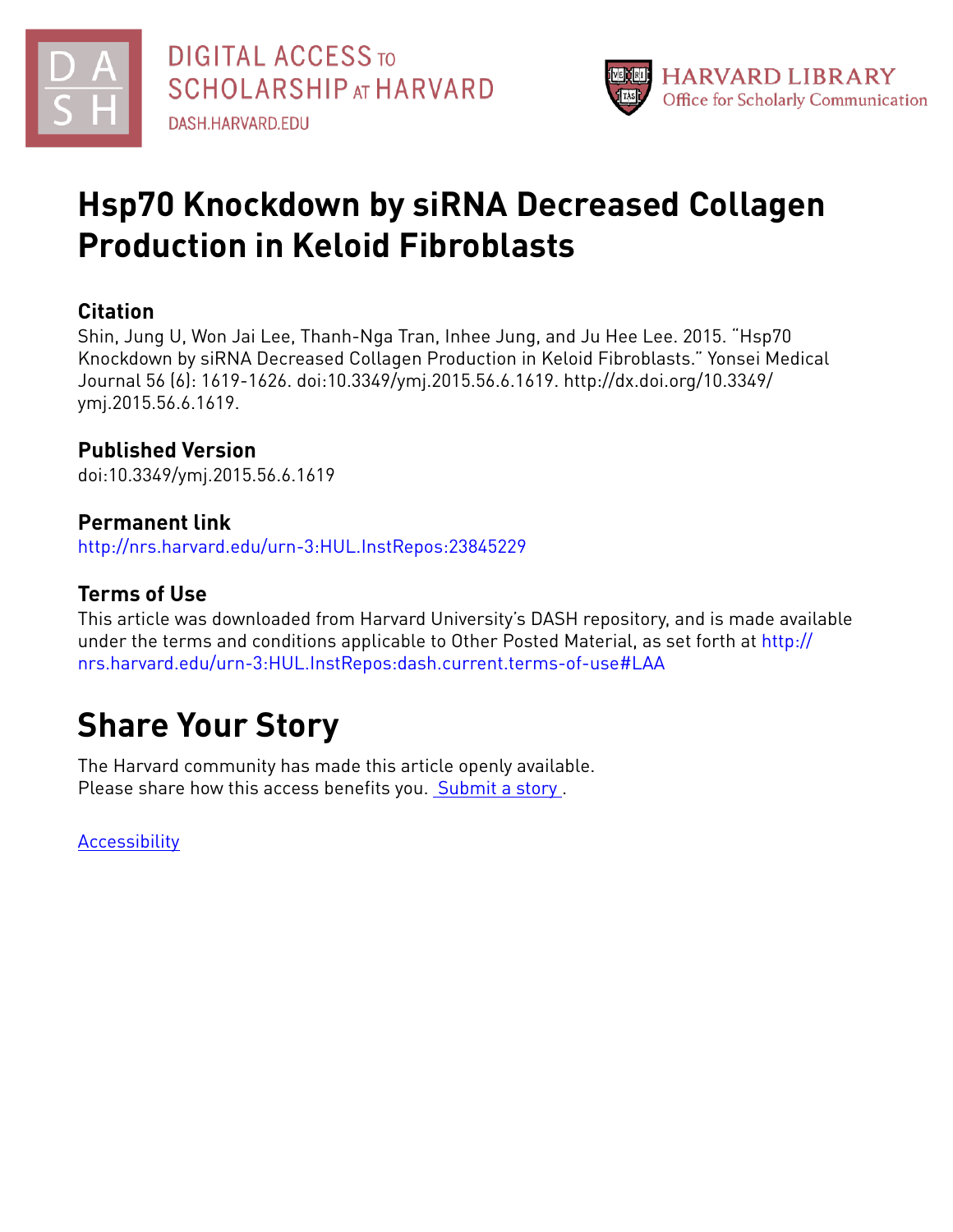



# **Hsp70 Knockdown by siRNA Decreased Collagen Production in Keloid Fibroblasts**

Jung U Shin $^{\rm l}$ , Won Jai Lee $^{\rm 2}$ , Thanh-Nga Tran $^{\rm 3}$ , Inhee Jung $^{\rm l}$ , and Ju Hee Lee $^{\rm l}$ 

1 Department of Dermatology, Severance Hospital, Cutaneous Biology Research Institute, Yonsei University College of Medicine, Seoul; 2 Department of Plastic and Reconstructive Surgery, Severance Hospital, Institute for Human Tissue Restoration, Yonsei University College of Medicine, Seoul, Korea;

3 Department of Dermatology and Cutaneous Biology Research Center, Massachusetts General Hospital, Harvard Medical School, Boston, MA, USA.

**Purpose:** There are currently no consistently effective treatments for the excessive collagen produced by keloid fibroblasts. Previously, we reported that heat shock protein 70 (Hsp70) is up-regulated in keloid fibroblasts and keloid tissue. We, therefore, investigated whether Hsp70 is related to excessive collagen production in keloid fibroblasts.

**Materials and Methods:** We inhibited Hsp70 in keloid fibroblasts by RNA interference and examined the resulting collagen expression. Thus, we selected small interfering RNAs (siRNAs) specific for human Hsp70, transfected them into keloid fibroblasts, and evaluated the resulting phenotypes and protein production using real-time polymerase chain reaction (PCR), Western blot, and a collagen assay.

**Results:** The siRNAs dramatically suppressed Hsp70 mRNA expression, resulting in a decrease in collagen production in the keloid fibroblasts compared with controls. The siRNAs did not influence the viability of the keloid fibroblasts.

**Conclusion:** Hsp70 overexpression likely plays an important role in the excessive collagen production by keloid fibroblasts. RNA interference has therapeutic potential for the treatment of keloids.

**Key Words:** Heat shock proteins, keloids, Hsp70

# **INTRODUCTION**

Keloids are characterized by an excessive accumulation of extracellular matrix, especially collagen, in an abnormal woundhealing process.<sup>1</sup> Keloids cause cosmetic disfigurement, because they expand beyond the wound boundary and grow continuously, causing subjective symptoms such as itching and tingling sensations which disturb the patient's quality of life. The exact mechanism of keloid formation is not known; previous studies have, however, demonstrated the excessive depo-

•The authors have no financial conflicts of interest.

© Copyright: Yonsei University College of Medicine 2015

This is an Open Access article distributed under the terms of the Creative Commons Attribution Non-Commercial License (http://creativecommons.org/ licenses/ by-nc/3.0) which permits unrestricted non-commercial use, distribution, and reproduction in any medium, provided the original work is properly cited.

sition of collagen in the dermis.<sup>2</sup> There are currently no consistently effective treatments, although several different approaches have been reported: intralesional injection of steroids, 5-fluorouracil (FU), or bleomycin; pressure garments; cryosurgery; laser therapy; and radiotherapy.3

Recently, Chen, et al.<sup>4,5</sup> reported that heat shock protein 47 (Hsp47) is overexpressed in keloid fibroblasts, and that the overexpression of Hsp47 could induce excessive collagen accumulation by enhancing the synthesis and secretion of collagen.6 We previously confirmed that Hsp70 is overexpressed in keloid fibroblasts relative to normal fibroblasts.<sup>7</sup> Also, other studies have reported that Hsp70 is overexperessed in keloid tissues.<sup>8,9</sup> However, the functional role of Hsp70 in keloids has not been investigated yet. The Hsp70-family proteins act as chaperone molecules and protect cells from environmental stressors. They are stress-response proteins that are expressed under variety of stimuli, binding polypeptides to facilitate the correct folding, transport, and localization of the mature proteins.<sup>10</sup> They also associate with denatured or partially unfolded proteins, helping the distressed proteins to refold. Thus, we hypothesize that Hsp70 plays a protective role in keloid fibroblasts, helping

**Received:** October 22, 2014 **Revised:** December 30, 2014 **Accepted:** January 3, 2015

**Corresponding author:** Prof. Ju Hee Lee, Department of Dermatology, Severance Hospital, Cutaneous Biology Research Institute, Yonsei University College of Medicine, 50-1 Yonsei-ro, Seodaemun-gu, Seoul 03722, Korea. Tel: 82-2-2228-2080, Fax: 82-2-393-9157, E-mail: juhee@yuhs.ac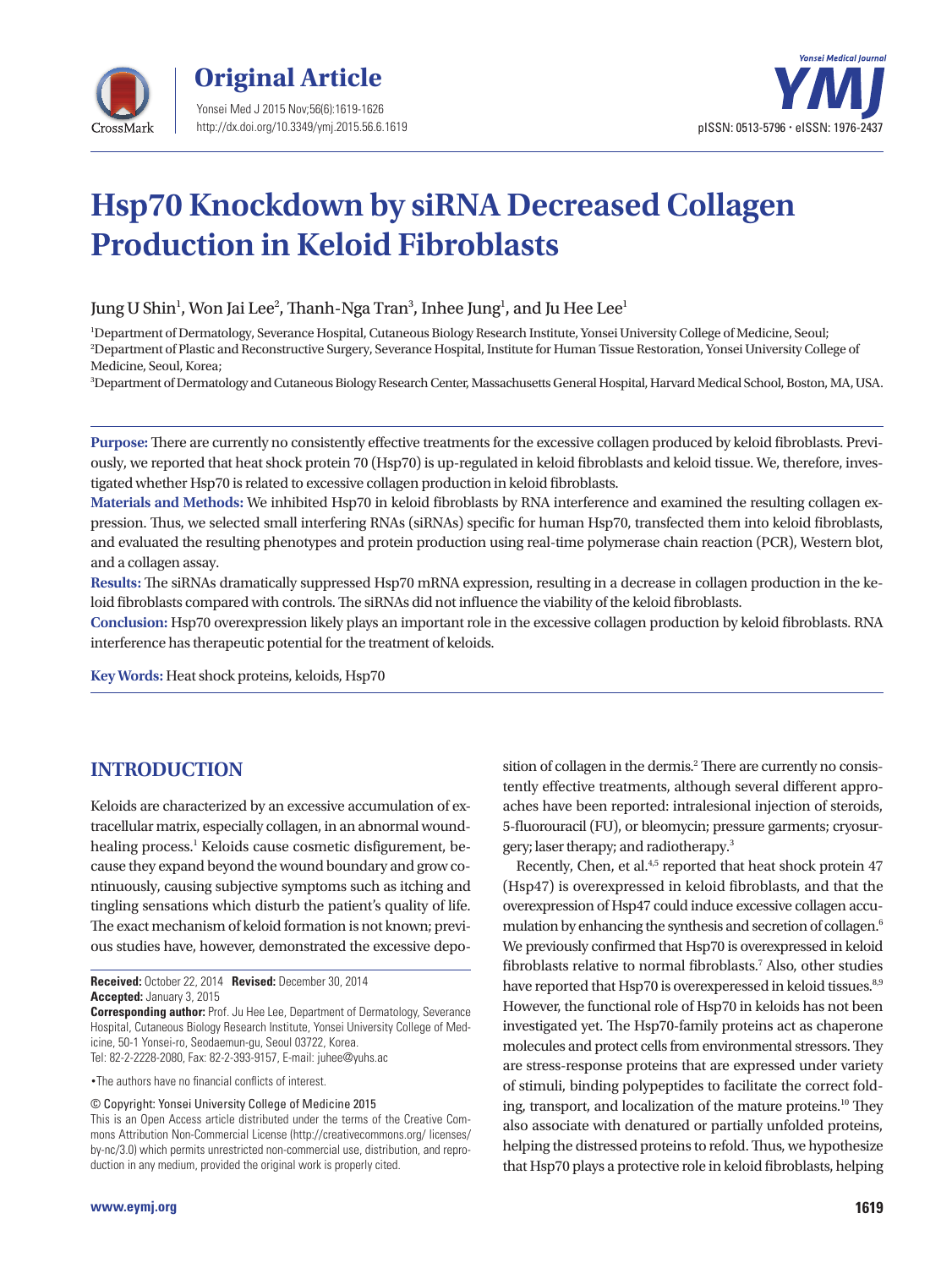the cells to sustain a highly active metabolic state, allowing the cells to produce excessive collagen fibers and other extracellular matrix proteins, thus promoting pathogenic keloid development.

## **MATERIALS AND METHODS**

#### **Patients and sample collections**

We obtained and cultured keloid-fibroblast samples from five patients in Severance Hospital, Yonsei University College of Medicine, Seoul, Korea as described previously.<sup>11</sup> All patients provided informed written consent for the use of their tissues for research purposes, and the Institutional Review Board of Yonsei University Medical Center approved the tissue-harvesting procedure. None of patients had undergone previous keloid treatment.

#### **Primary fibroblast cell culture**

Primary fibroblasts were cultured in Dulbecco's modified Eagle's medium (DMEM; GIBCO, Grand Island, NY, USA) supplemented with heat-inactivated 10% fetal bovine serum (FBS), penicillin, and streptomycin. We used only cells before passage 5 in the experiments described here.

#### **Immunohistochemical assessment in tissues**

Immunohistochemistry (IHC) was performed in 10% formalin-fixed, paraffin-embedded keloid tissues. Tissues were pretreated with 3% hydrogen peroxide solution for 10 min, washed again with distilled water (DW) several times for 10 min each and incubated with 1xTBST for 5 min. Tissues were then treated with normal goat serum (Vector Laboratories, Burlingame, CA, USA) at room temperature (RT) for 1 h to prevent nonspecific reactions and incubated overnight with mouse anti-Hsp70 (ab6535; Abcam, Cambridge, UK) antibody and antitransforming growth factor-beta (TGF-ß) (GTX110630; Gene Tex, San Antonio, TX, USA) diluted to 1:100. The tissues were then washed with 1xTBST and incubated for 30 min at RT with biotinylated secondary antibody solution from the Dako RE-AL<sup>™</sup>EnVision<sup>™</sup>Detection System (Dako, Copenhagen, Denmark), washed with DW, counter stained with hematoxylin (Sigma-Aldrigh, St. Louis, MO, USA), dehydrated and clarified by a conventional method, and prepared for examination under a light microscope.

#### **Construction of siRNAs and transient transfection**

We designed two Hsp70 siRNAs targeting the human Hsp70- 1A sequence (Table 1) and synthesized them as double-stranded oligonucleotides (Bioneer, Daejeon, Korea). We seeded fibroblasts isolated from the tissue samples in 6-well plates at 70–80% confluency per well and cultured them for 24 h. We diluted the siRNAs in Opti-MEM (Gibco-BRL/Invitrogen, Carlsbad, CA, USA) to a 15 nM final concentration and then added 30 μL of Lipofectamine RNAiMAX (Invitrogen, Carlsbad, CA, USA) and incubated the mixture for 20 min at RT. The siRNA mixture was then added to the cells and the cells were incubated for 5 h in the incubator. At the end of the incubation period, the cell media were changed.

#### **Quantitative real-time PCR**

We extracted total RNA with an RNeasy plus mini kit (Qiagen, Valencia, CA, USA) according to the manufacturer's instructions. We synthesized cDNA using a Transcriptor first strand cDNA synthesis kit (Roche, Gipf-Oberfrick, Switzerland) and 1 μg of total RNA. We conducted real-time polymerase chain reaction (PCR) in triplicate using TaqMan master mix (Applied Biosystems, Foster City, CA, USA) and the Applied Biosystems 7500 Real-Time PCR System. We normalized the mRNA expression levels of Hsp70 (assay ID Hs00359163\_s1), tissue inhibitor of metalloproteinase (TIMP)-1 (assay ID Hs00171558\_ m1), TIMP-2 (assay ID Hs00234278\_m1), matrix metalloproteinase (MMP)-14 (assay ID Hs00 237119\_m1), MMP-2 (assay ID Hs01548727\_m1), collagen-I (assay ID Hs 00164004\_m1) and collagen-III (assay ID Hs 00164103\_m1) to that of the glyceraldehyde-3-phosphate dehydrogenase (GAPDH) (assay ID Hs99999905\_m1) housekeeping gene. We performed relative quantification using the 7500 software v2.0.1 (Applied Biosystems).

#### **Western blots**

We collected keloid fibroblasts 24 h and 48 h after transfection to determine the total levels of Hsp70, MMP-2, MMP-14, TIMP-1, and TIMP-2. We separated proteins by sodium dodecyl sulfate-polyacrylamide gel electrophoresis (SDS-PAGE), transferred them to a nitrocellulose membrane, which was blocked 1 h with 5% skim milk in 1xTBST, and then incubated them overnight at 4°C with monoclonal mouse anti-human Hsp70 antibody (1:1000, Abcam), MMP-2 antibody (1:1000, Abcam), MMP-14 antibody (1:1000, Abcam), TIMP-1 antibody (1:1000, Abcam), and TIMP-2 antibody (1:1000, Abcam). The primary antibody was detected with horseradish peroxidase-conjugat-

#### **Table 1.** The siRNA Sequences Designed in This Study

|                 | <b>Sense</b>               | <b>Anti-sense</b>         |
|-----------------|----------------------------|---------------------------|
| siRNA Hsp70-1   | 5'-CACUACCULUUUUCGAGAGU-3' | 5'-ACUCUCGAAAAAGGUAGUG-3' |
| siRNA Hsp70-2   | 5'-GAGCUUCAAGACUUUGCAU-3'  | 5'-AUGCAAAGUCUUGAAGCUC-3' |
| siRNA scrambled | 5'-CCUACGCCACCAAUUUCGU-3'  | 5'-ACGAAAUUGGUGGCGUAGG-3' |

siRNA, small interfering RNA; Hsp70, heat shock protein 70.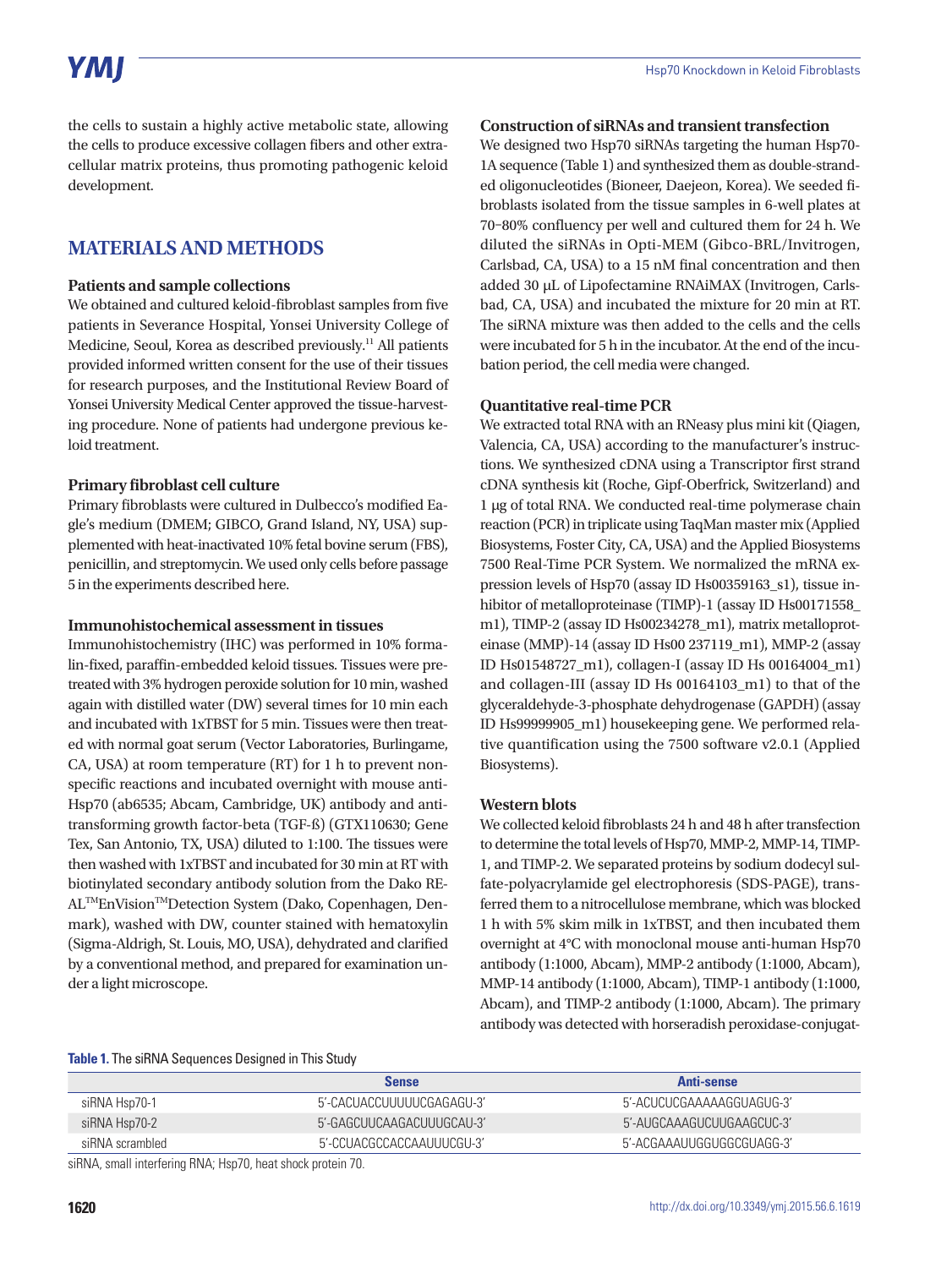#### Jung U Shin, et al.

ed secondary antibody goat anti-mouse or rabbit (1:5000, Cell signaling, Beverly, MA, USA) and chemiluminescent luminal (Las 4000 mini; Fuji, Tokyo, Japan). Immunocomplexes were detected using an enhanced horseradish peroxidase/luminol chemiluminescence system (ECL Plus; Amersham International plc, Little Chalfont, UK), followed by autoradiography (Hyperfilm EC; Amersham International plc). Finally, immunoblot signals were quantified using a computer-imaging program (GelScopeTM, Imageline Inc., Gardena, CA, USA).

#### **Collagen assay**

The total collagen content of 100 μL of media from each cell culture after siRNA transfection was determined using the Sircol Collagen Assay Kit (Biocolor, Belfast, Northern Ireland) according to the manufacturer's instructions. Briefly, we added 1 mL of Sircol dye reagent to bind the collagen in each sample and then mixed the solutions for 30 min, and then centrifuged the solutions at 12000 rpm for 10 min, resuspended the pellets in 1 mL of alkali reagent and read the absorbance at 550 nm



**Fig. 1.** Immunohistochemical staining of keloids and adjacent normal dermal tissues. Abnormal dense collagen fibers were extending over clinical keloid margin (dotted line). The expression of Hsp70 and TGF-ß1 were also increased along with extending collagen fibers (x100, scale bar: 1 mm). Each experiment was performed in triplicate; representative data are shown here. Hsp70, heat shock protein 70; TGF-ß1, transforming growth factor-beta1.

with a spectrophotometer. A standard collagen solution was used to construct a standard curve.

### **Cell viability assay**

A tetrazolium-based colorimetric assay (MTT) assay was used to measure cell viability after different treatments. We added 20 μL of MTT solution (5 mg/mL, Sigma-Aldrich) to each well at each designated time point and then incubated the wells for 4 h. Then, 250 μL of dimethyl sulphoxide (DMSO) were added to dissolve the purple crystalline products of the MTT substrates, incubated the mixtures for 30 min, and measured absorbance at 570 nm using a plate reader.

#### **Statistical analysis**

We summarized all the data as means±standard deviations (SD) and compared the means using paired t-tests and oneway ANOVAs with  $p<0.05$  as the threshold of statistical significance. SPSS version 19.0 (SPSS Inc., Chicago, IL, USA) was used for all statistical analyses.

# **RESULTS**

### **Hsp70 and TGF-ß expression was significantly increased in keloid tissues**

Dense collagen fibers were noted in keloid tissue. Immunohistochemical staining of keloids and adjacent normal dermal tissue revealed that the expressions of TGF-ß and Hsp70 were markedly increased along with dense collagen fibers in keloid tissue. Increased expression of TGF-ß and Hsp70 was also noted under adjacent normal dermal tissue (Fig. 1).

### **siRNA transfection and Hsp70 suppression did not affect keloid fibroblast viability**

There was no statistically significant difference in keloid fibroblasts viability after Hsp70 siRNA transfection (Fig. 2A). Neither the scrambled siRNA nor the Hsp70 siRNAs influenced the viability of the keloid fibroblasts, indicating that the suppression of Hsp70 had no influence on keloid fibroblast viability.

## **siRNAs suppressed Hsp70 levels**

The quantitative real-time PCR and western blot results showed that siRNAs effectively suppressed both Hsp70 mRNA and protein levels  $(p<0.05)$  (Fig. 2B and C). Hsp70 siRNA-1 suppressed Hsp70 mRNA levels more consistently than Hsp70 siRNA-2. Therefore, we selected Hsp70 siRNA-1 for further investigation.

## **Hsp70 siRNA transfection suppressed collagen production**

Fig. 3 shows that both intracellular collagen production and extracellular collagen secretion were markedly suppressed after 24 h and 48 h of transfection. Relative to those in the control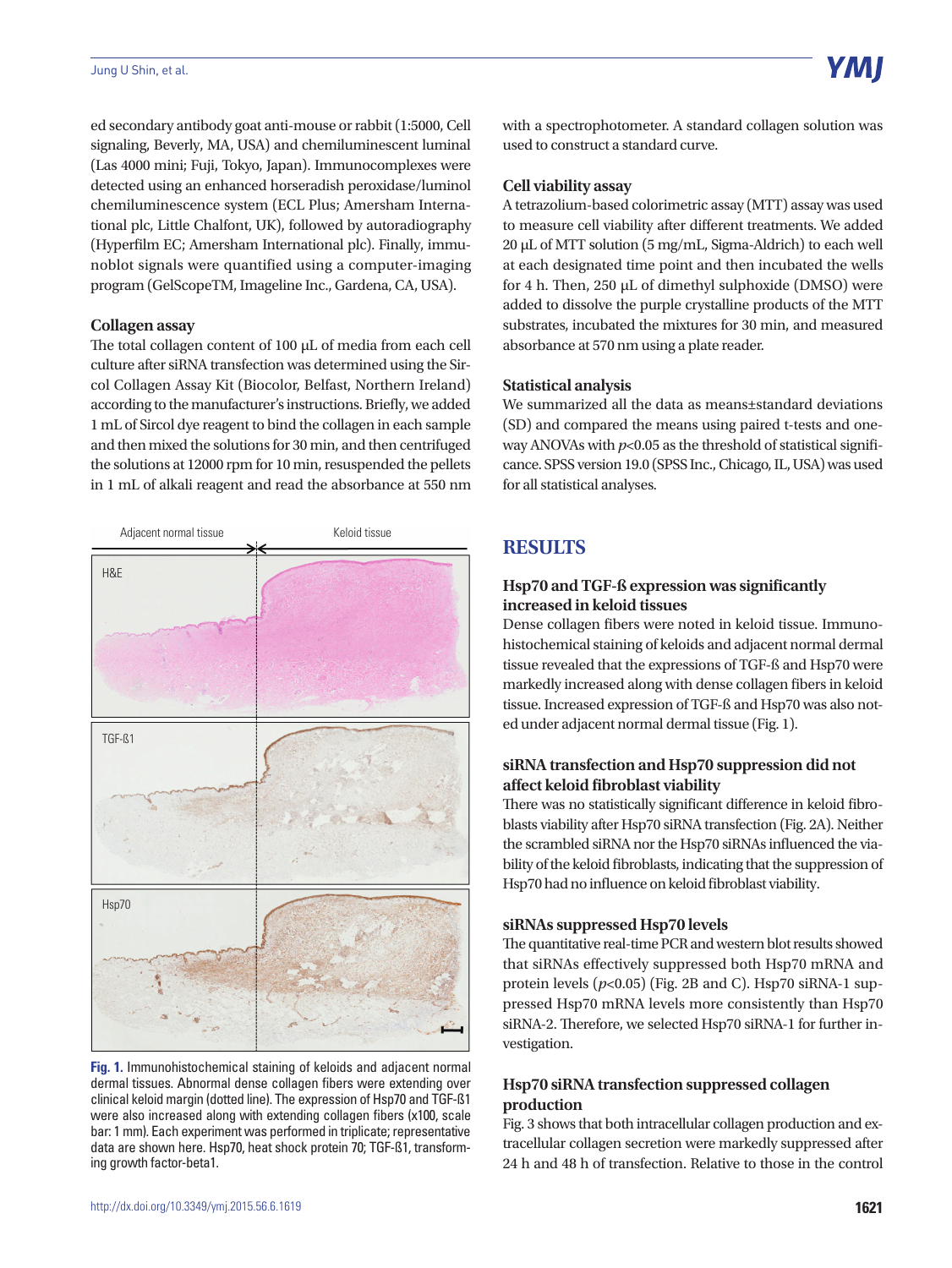

**Fig. 2.** The expression of Hsp70 was down-regulated by Hsp70 siRNA transfection. (A) MTT viability of keloid fibroblasts after siRNA transfection. Results are shown as mean±SD. Experiment was performed in triplicate. (B) Hsp70 mRNA levels determined by RT-PCR; results are shown as mean±SD. Experiment was performed in two sets of triplicate. (C) Detection of the Hsp70 protein in keloid fibroblasts by western blot analysis 24 h and 48 h after transfection (\*p<0.05). Each experiment was performed in triplicate; representative data are shown here. Hsp70, heat shock protein 70; siRNA, small interfering RNA; MTT, tetrazolium-based colorimetric assay; GAPDH, glyceraldehyde-3-phosphate dehydrogenase; RT-PCR, real-time polymerase chain reaction.



Fig. 3. Collagen mRNA and protein levels in keloid fibroblasts decreased significantly, corresponding to the down-regulation of Hsp70. (A) Expression of collagen-I and III mRNAs after Hsp70 siRNA transfection. Each experiment was performed in two sets of triplicate. (B) Histogram of the extracellular secreted-collagen content of keloid fibroblast cultures by Sircol collagen assay 24 h and 48 h after transfection; results are shown as mean±SD (\**p*<0.05). Each experiment was performed in triplicate. Hsp70, heat shock protein 70; siRNA, small interfering RNA; GAPDH, glyceraldehyde-3-phosphate dehydrogenase.

**YMI**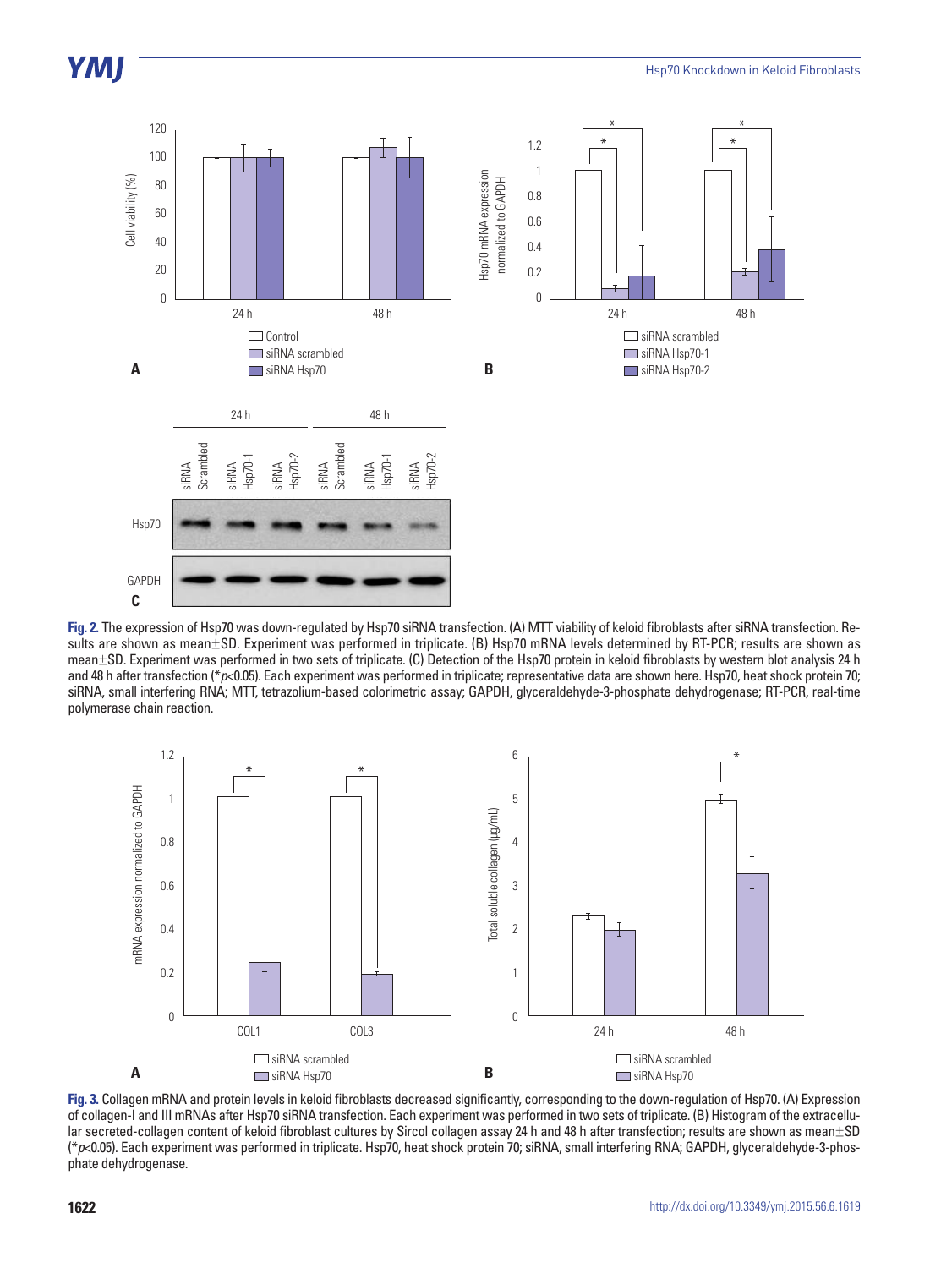cells transfected with a scrambled siRNA, the collagen-I and collagen-III mRNA levels were reduced by 76% and 71%, respectively, 24 h after transfection ( $p$ <0.05) and by an additional 79% and 81%, respectively, 48 h after transfection (*p*<0.05) (Fig. 3A). The collagens secretion was suppressed in the cultures transfected with Hsp70 siRNA-1, relative to the control cultures, 48 h after transfection (*p*<0.05), but not 24 h after transfection (Fig. 3B).

#### **Hsp70 siRNA transfection altered MMPs and TIMPs expression**

The Hsp70 siRNA transfection significantly reduced MMP-14, TIMP-1, and TIMP-2 mRNA levels; however, the MMP-2 mRNA levels increased after the transfection (Fig. 4A). The western blot revealed decreased levels of MMP-14, TIMP-1, and TIMP-2 proteins after transfection (Fig. 4B).

## **DISCUSSION**

In the present study, we found that transfection of keloid fibroblasts with Hsp70 siRNA knocked down Hsp70 expression, resulting in reduced expression of collagen-I, collagen-III, MMP-14, TIMP-1, and TIMP-2, and that the siRNA-mediated Hsp70 knockdowns did not affect the viability of the keloid fibroblasts, suggesting a possible role for Hsp70 in keloid development.

Heat shock proteins are stress-response proteins that are expressed under a variety of stimuli and are binding polypeptides to facilitate the correct folding, transport, and localization of the mature proteins.<sup>12</sup> They also associate with denatured or partially unfolded proteins, helping the distressed proteins to refold. Among the many heat shock proteins, the members of the Hsp70 family are the most prominent and best characterized, and are well known to have cytoprotective,<sup>13-15</sup> anti-inflammatory,<sup>16</sup> and molecular chaperone activities.10 Previously, increased expression of Hsp70 in keloid tissues has been reported in other studies. Totan, et al.<sup>8</sup> showed overexpression of Hsp27, Hsp47, and Hsp70 in keloid tissues, and Javad and Day<sup>9</sup> showed up-regulated Hsp60 and Hsp70 in keloid tissue using a protein profiling. In support of these reports, we previously showed that Hsp70 is also increased in cultured fibroblasts.<sup>7</sup> However, the functional role of Hsp70 in collagen has not yet been investigated.

The overproduction of extracellular matrix proteins and especially that of collagen is a prominent phenomenon in keloids. Previous studies suggest that the ratio of collagen-I to collagen-III is altered in keloids.17,18 The levels of collagen-I generally increase in keloid fibroblasts;18,19 whereas the levels of collagen-III vary: Peltonen, et al.<sup>20</sup> and Ala-Kokko, et al.<sup>19</sup> found unaltered collagen-III mRNA levels in keloids, while Syed, et al.<sup>21</sup> and Naitoh, et al.<sup>17</sup> found increased collagen-III mRNA and protein levels in keloids. Those authors suggested



**Fig. 4.** Matrix metalloproteinases (MMPs) and tissue inhibitor of metalloproteinases (TIMPs) 24 h and 48 h after transfection. (A) Expression of MMP and TIMP mRNAs after Hsp70 siRNA transfection: MMP-14, TIMP-1, and TIMP-2 mRNAs were significantly suppressed; however, MMP-2 was not; results are shown as mean±SD. Each experiment was performed in two sets of triplicate. (B) Western-blot analysis of MMP-2, MMP-14, TIMP-1, and TIMP-2 protein levels (\**p*<0.05). Each experiment was performed in triplicate. Hsp70, heat shock protein 70; siRNA, small interfering RNA; GAPDH, glyceraldehyde-3-phosphate dehydrogenase.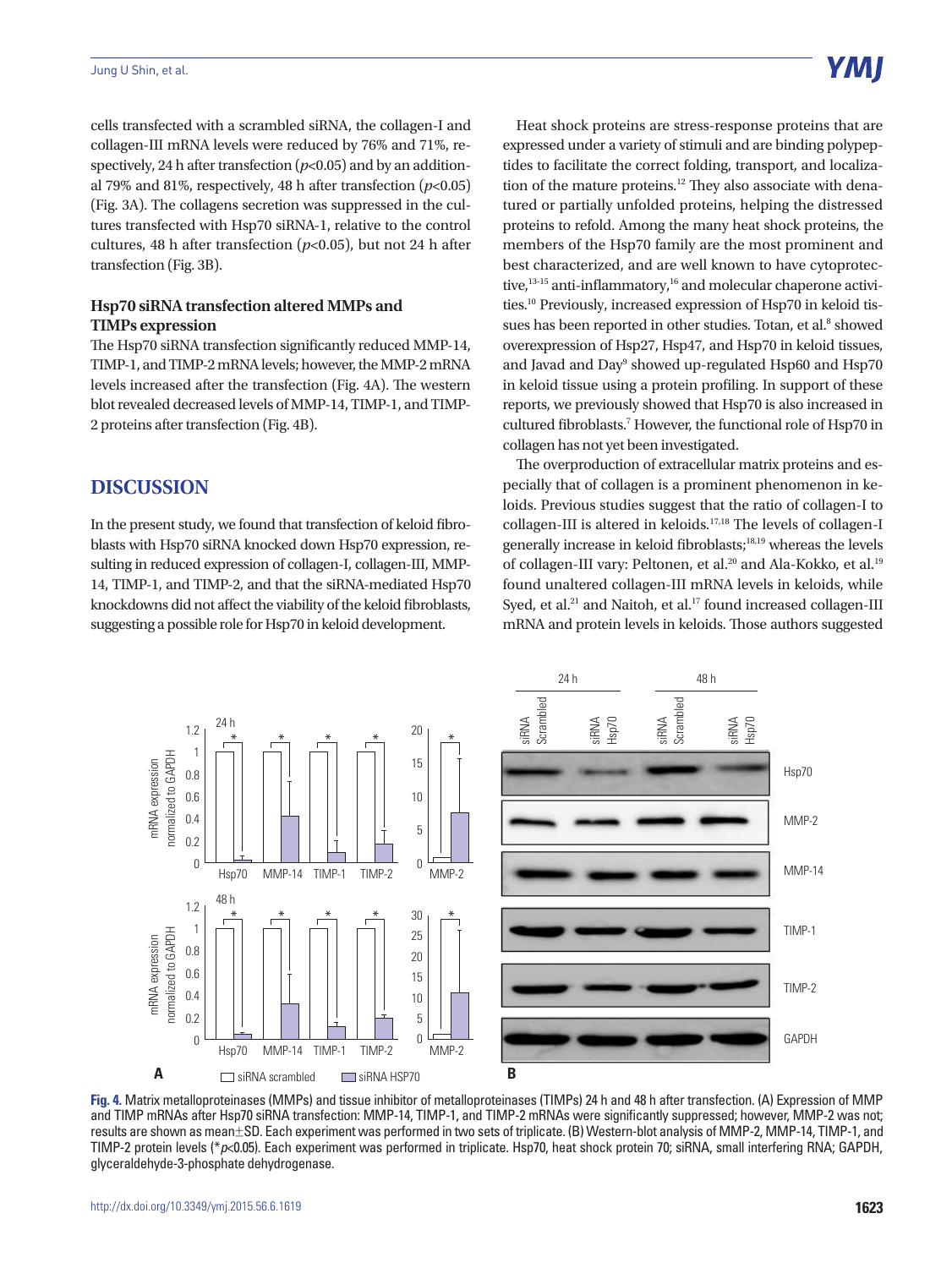# **YMI**

that the variation in collagen-III mRNA levels among different studies may be explained by the heterogeneity within the keloid lesion itself.

In our study, we focused on the mechanism of excessive collagen deposition that leads to keloid formation. Previously, we reported that the level of Hsp70 protein is increased in keloid fibroblasts compared with that in normal fibroblasts,<sup>7</sup> leading us to examine the role of Hsp70 in keloid pathogenesis in the present study, especially the excessive deposition of collagen, by suppressing Hsp70 expression in keloid fibroblasts.

We used siRNAs to suppress Hsp70 expression. As shown in previous studies,<sup>22</sup> RNA interference using siRNA is a useful biological strategy to study keloid pathogenesis. Therefore, we designed two siRNAs and transfected them into keloid fibroblasts, thereby successfully suppressing the expression of Hsp70. Of the two siRNAs, Hsp70 siRNA-1 more constantly suppressed the expression of Hsp70 in repeated experiments. Therefore, we decided to further evaluate Hsp70 knockdown using only siRNA-1. After successfully down-regulating Hsp70 expression, we detected the collagen production to reflect the condition of collagen accumulation in keloids. We found that the mRNA levels of collagen-I and collagen-III decreased significantly, corresponding to the down-regulation of Hsp70. We also found that the amount of extracellular collagen in the culture media was significantly decreased. Taken together, our results suggest that the suppression of Hsp70 by siRNAs could inhibit the synthesis and secretion of collagen, suppressing excessive collagen accumulation found in keloids.

When Hsp70 is overexpressed in animal models by genetic or pharmacologic induction, it is protective of various diseases, such as gastric and small-intestinal lesions, inflammatory bowel diseases, ultraviolet-induced skin damage, and Alzheimer's disease.<sup>23-29</sup> Recently, Tanaka, et al.<sup>30</sup> and Namba, et al.<sup>31</sup> demonstrated that Hsp70 has a protective role in pulmonary fibrosis in a genetically altered mouse model. In contrast to previous studies, our data showed increased expression of Hsp70 in keloids and the possible regulatory role in collagen synthesis. The contrasting results could be due to differences in the cell types: human lung adenocarcinoma cell lines (A539, H1975, and PC9 $30$ <sup>30</sup> and genetically altered mouse cells<sup>31</sup> versus human keloid fibroblasts. The overexpression of Hsp70 in epithelial cells may play a protective role via cytoprotective and anti-inflammatory effects; however, the overexpression of Hsp70 in altered fibroblasts, such as keloid fibroblasts, may lead to the pathogenic maintenance of excessive extracellular matrix-protein production.

Another heat shock protein, Hsp47 is a collagen-specific molecular chaperone that plays a critical role in normal procollagen biosynthesis in mammals. Chen, et al.<sup>6,32</sup> demonstrated that the overexpression of Hsp47 in keloid fibroblasts may induce excessive collagen accumulation by enhancing the synthesis and secretion of collagen. Their results are in good agreement with our present results: overexpressed heat shock proteins in keloid fibroblasts might cause excessive collagen accumulation, leading to keloid formation.

Collagenases such as MMPs and TIMPs are involved in creating an imbalance between the production and the degradation of collagen in keloids. Several MMPs have been shown to mediate the breakdown of collagen-I and III.33 MMP-2 and MMP-9 activities persist after wound closure and seem to play a critical role in the remodeling phase.34 Keloids were previously found to contain high levels of MMP-2 and low or normal levels of MMP-9.<sup>35,36</sup> MMP-2, secreted as latent pro-MMP-2, requires activation in the presence of TIMP-2 and surface MMP-14 binding.37 This TIMP-2:MMP-14 complex acts as a receptor for pro-MMP-2 at the cell surface and converts pro-MMP-2 to active MMP-2.38 Previous studies indicate that the activation of MMP-2 via the increased expression of MMP-14 and TIMP-2 is related to tumor progression and invasion.<sup>39-45</sup> It has also been demonstrated that increased MMP-2 activity in keloids coupled with TIMP-2 and MMP-14 expression by keloid fibroblasts can contribute to the invasion of surrounding tissues by keloid fibroblasts.<sup>36</sup> We found that the downregulation of Hsp70 increased levels of MMP-2 mRNAs and decreased levels of TIMP-1, TIMP-2, and MMP-14 mRNAs and proteins. Although the MMP-2 mRNA levels increased, the decreased levels of MMP-14 and TIMP-2 will likely suppress the conversion of pro-MMP-2 to active MMP-2, thereby reducing the ECM degradation and invasion of the keloid fibroblasts into peripheral normal region.

In summary our results, together with our previous results, support the hypothesis that the overexpression of Hsp70 in keloid fibroblasts might play a regulatory role in the excessive collagen production and secretion in keloids. Hence, the downregulation of Hsp70 could be a therapeutic option for keloids, suppressing collagen deposition and preventing keloid progression.

## **ACKNOWLEDGEMENTS**

This research was supported by Basic Science Research Program through the National Research Foundation of Korea (NRF) funded by the Ministry of Science, ICT and future Planning (NRF-2010-0010475). This study was also supported by a faculty research grant of Yonsei University College of Medicine (6-2010-0057).

## **REFERENCES**

- 1. Mukhopadhyay A, Tan EK, Khoo YT, Chan SY, Lim IJ, Phan TT. Conditioned medium from keloid keratinocyte/keloid fibroblast coculture induces contraction of fibroblast-populated collagen lattices. Br J Dermatol 2005;152:639-45.
- 2. Tuan TL, Nichter LS. The molecular basis of keloid and hypertrophic scar formation. Mol Med Today 1998;4:19-24.
- 3. Poochareon VN, Berman B. New therapies for the management of keloids. J Craniofac Surg 2003;14:654-7.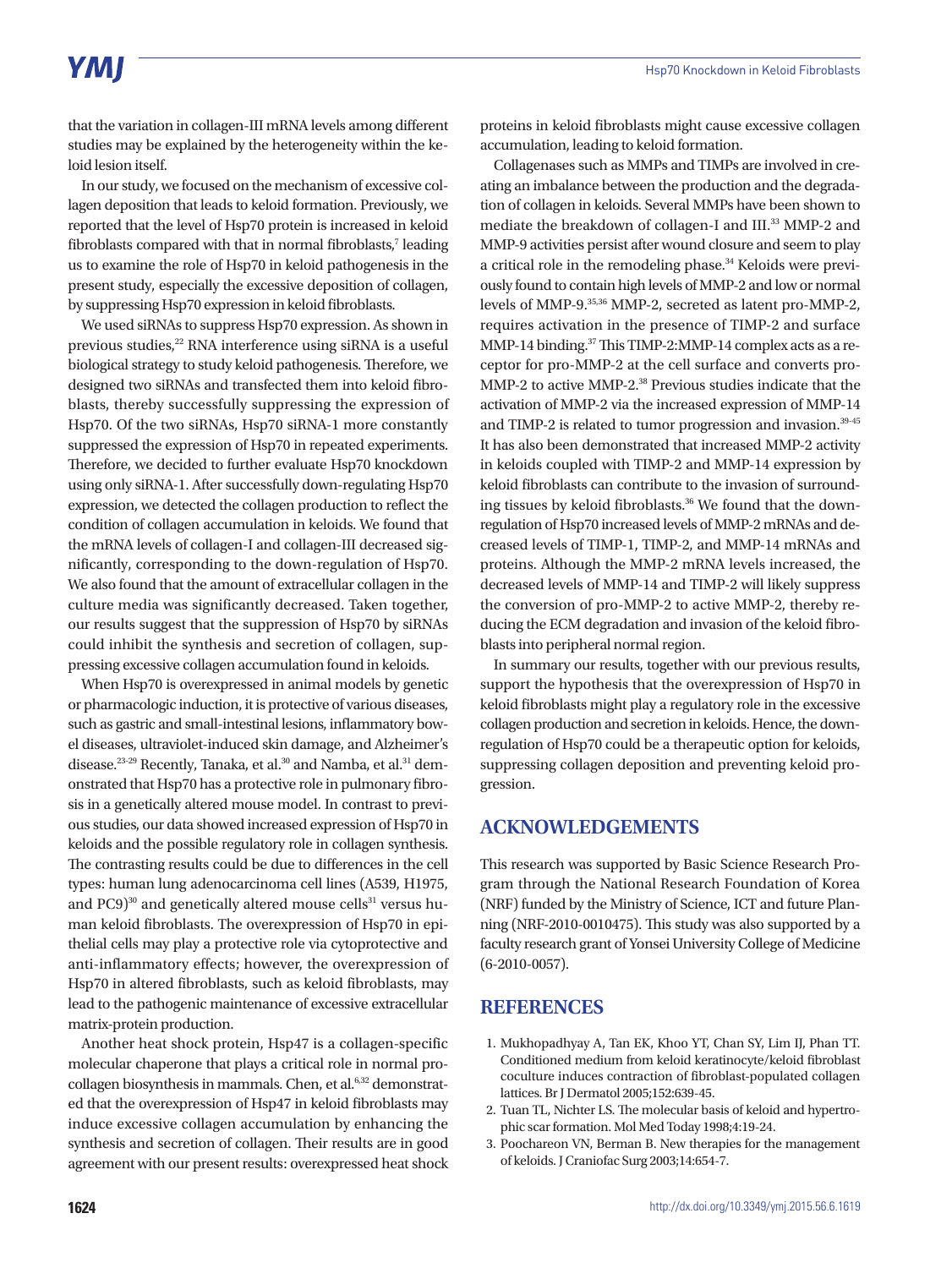- 4. Chen W, Fu X, Sun X, Sun T, Zhao Z, Sheng Z. Analysis of differentially expressed genes in keloids and normal skin with cDNA microarray. J Surg Res 2003;113:208-16.
- 5. Chen W, Fu XB, Ge SL, Sun XQ, Zhou G, Zhao ZL, et al. Development of gene microarray in screening differently expressed genes in keloid and normal-control skin. Chin Med J (Engl) 2004;117:877-81.
- 6. Chen JJ, Zhao S, Cen Y, Liu XX, Yu R, Wu DM. Effect of heat shock protein 47 on collagen accumulation in keloid fibroblast cells. Br J Dermatol 2007;156:1188-95.
- 7. Lee JH, Shin JU, Jung I, Lee H, Rah DK, Jung JY, et al. Proteomic profiling reveals upregulated protein expression of hsp70 in keloids. Biomed Res Int 2013;2013:621538.
- 8. Totan S, Echo A, Yuksel E. Heat shock proteins modulate keloid formation. Eplasty 2011;11:e21.
- 9. Javad F, Day PJ. Protein profiling of keloidal scar tissue. Arch Dermatol Res 2012;304:533-40.
- 10. Tavaria M, Gabriele T, Kola I, Anderson RL. A hitchhiker's guide to the human Hsp70 family. Cell Stress Chaperones 1996;1:23-8.
- 11. Zhang GY, Yi CG, Li X, Ma B, Li ZJ, Chen XL, et al. Troglitazone suppresses transforming growth factor-beta1-induced collagen type I expression in keloid fibroblasts. Br J Dermatol 2009;160:762-70.
- 12. Gething MJ, Sambrook J. Protein folding in the cell. Nature 1992; 355:33-45.
- 13. Hirakawa T, Rokutan K, Nikawa T, Kishi K. Geranylgeranylacetone induces heat shock proteins in cultured guinea pig gastric mucosal cells and rat gastric mucosa. Gastroenterology 1996;111:345-57.
- 14. Mathew A, Morimoto RI. Role of the heat-shock response in the life and death of proteins. Ann N Y Acad Sci 1998;851:99-111.
- 15. Richter K, Haslbeck M, Buchner J. The heat shock response: life on the verge of death. Mol Cell 2010;40:253-66.
- 16. Tang D, Kang R, Xiao W, Wang H, Calderwood SK, Xiao X. The antiinflammatory effects of heat shock protein 72 involve inhibition of high-mobility-group box 1 release and proinflammatory function in macrophages. J Immunol 2007;179:1236-44.
- 17. Naitoh M, Hosokawa N, Kubota H, Tanaka T, Shirane H, Sawada M, et al. Upregulation of HSP47 and collagen type III in the dermal fibrotic disease, keloid. Biochem Biophys Res Commun 2001;280: 1316-22.
- 18. Uitto J, Perejda AJ, Abergel RP, Chu ML, Ramirez F. Altered steadystate ratio of type I/III procollagen mRNAs correlates with selectively increased type I procollagen biosynthesis in cultured keloid fibroblasts. Proc Natl Acad Sci U S A 1985;82:5935-9.
- 19. Ala-Kokko L, Rintala A, Savolainen ER. Collagen gene expression in keloids: analysis of collagen metabolism and type I, III, IV, and V procollagen mRNAs in keloid tissue and keloid fibroblast cultures. J Invest Dermatol 1987;89:238-44.
- 20. Peltonen J, Hsiao LL, Jaakkola S, Sollberg S, Aumailley M, Timpl R, et al. Activation of collagen gene expression in keloids: co-localization of type I and VI collagen and transforming growth factor-beta 1 mRNA. J Invest Dermatol 1991;97:240-8.
- 21. Syed F, Ahmadi E, Iqbal SA, Singh S, McGrouther DA, Bayat A. Fibroblasts from the growing margin of keloid scars produce higher levels of collagen I and III compared with intralesional and extralesional sites: clinical implications for lesional site-directed therapy. Br J Dermatol 2011;164:83-96.
- 22. Gao Z, Wang Z, Shi Y, Lin Z, Jiang H, Hou T, et al. Modulation of collagen synthesis in keloid fibroblasts by silencing Smad2 with siRNA. Plast Reconstr Surg 2006;118:1328-37.
- 23. Asano T, Tanaka K, Yamakawa N, Adachi H, Sobue G, Goto H, et al. HSP70 confers protection against indomethacin-induced lesions of the small intestine. J Pharmacol Exp Ther 2009;330:458-67.
- 24. Hoshino T, Murao N, Namba T, Takehara M, Adachi H, Katsuno M, et al. Suppression of Alzheimer's disease-related phenotypes

by expression of heat shock protein 70 in mice. J Neurosci 2011; 31:5225-34.

- 25. Matsuda M, Hoshino T, Yamashita Y, Tanaka K, Maji D, Sato K, et al. Prevention of UVB radiation-induced epidermal damage by expression of heat shock protein 70. J Biol Chem 2010;285:5848-58.
- 26. Suemasu S, Tanaka K, Namba T, Ishihara T, Katsu T, Fujimoto M, et al. A role for HSP70 in protecting against indomethacin-induced gastric lesions. J Biol Chem 2009;284:19705-15.
- 27. Tanaka K, Mizushima T. Protective role of HSF1 and HSP70 against gastrointestinal diseases. Int J Hyperthermia 2009;25:668-76.
- 28. Tanaka K, Namba T, Arai Y, Fujimoto M, Adachi H, Sobue G, et al. Genetic evidence for a protective role for heat shock factor 1 and heat shock protein 70 against colitis. J Biol Chem 2007;282:23240-52.
- 29. Tanaka K, Tsutsumi S, Arai Y, Hoshino T, Suzuki K, Takaki E, et al. Genetic evidence for a protective role of heat shock factor 1 against irritant-induced gastric lesions. Mol Pharmacol 2007;71:985-93.
- 30. Tanaka K, Tanaka Y, Namba T, Azuma A, Mizushima T. Heat shock protein 70 protects against bleomycin-induced pulmonary fibrosis in mice. Biochem Pharmacol 2010;80:920-31.
- 31. Namba T, Tanaka K, Hoshino T, Azuma A, Mizushima T. Suppression of expression of heat shock protein 70 by gefitinib and its contribution to pulmonary fibrosis. PLoS One 2011;6:e27296.
- 32. Chen JJ, Jin PS, Zhao S, Cen Y, Liu Y, Xu XW, et al. Effect of heat shock protein 47 on collagen synthesis of keloid in vivo. ANZ J Surg 2011;81:425-30.
- 33. Ghahary A, Ghaffari A. Role of keratinocyte-fibroblast cross-talk in development of hypertrophic scar. Wound Repair Regen 2007;15 Suppl 1:S46-53.
- 34. Fujiwara M, Muragaki Y, Ooshima A. Keloid-derived fibroblasts show increased secretion of factors involved in collagen turnover and depend on matrix metalloproteinase for migration. Br J Dermatol 2005;153:295-300.
- 35. Neely AN, Clendening CE, Gardner J, Greenhalgh DG, Warden GD. Gelatinase activity in keloids and hypertrophic scars. Wound Repair Regen 1999;7:166-71.
- 36. Imaizumi R, Akasaka Y, Inomata N, Okada E, Ito K, Ishikawa Y, et al. Promoted activation of matrix metalloproteinase (MMP)-2 in keloid fibroblasts and increased expression of MMP-2 in collagen bundle regions: implications for mechanisms of keloid progression. Histopathology 2009;54:722-30.
- 37. Zucker S, Drews M, Conner C, Foda HD, DeClerck YA, Langley KE, et al. Tissue inhibitor of metalloproteinase-2 (TIMP-2) binds to the catalytic domain of the cell surface receptor, membrane type 1-matrix metalloproteinase 1 (MT1-MMP). J Biol Chem 1998;273:1216- 22.
- 38. Butler GS, Butler MJ, Atkinson SJ, Will H, Tamura T, Schade van Westrum S, et al. The TIMP2 membrane type 1 metalloproteinase "receptor" regulates the concentration and efficient activation of progelatinase A. A kinetic study. J Biol Chem 1998;273:871-80.
- 39. Brodsky JL, Chiosis G. Hsp70 molecular chaperones: emerging roles in human disease and identification of small molecule modulators. Curr Top Med Chem 2006;6:1215-25.
- 40. Hofmann UB, Westphal JR, Van Kraats AA, Ruiter DJ, Van Muijen GN. Expression of integrin alpha(v)beta(3) correlates with activation of membrane-type matrix metalloproteinase-1 (MT1-MMP) and matrix metalloproteinase-2 (MMP-2) in human melanoma cells in vitro and in vivo. Int J Cancer 2000;87:12-9.
- 41. Hofmann UB, Westphal JR, Zendman AJ, Becker JC, Ruiter DJ, van Muijen GN. Expression and activation of matrix metalloproteinase-2 (MMP-2) and its co-localization with membrane-type 1 matrix metalloproteinase (MT1-MMP) correlate with melanoma progression. J Pathol 2000;191:245-56.
- 42. Nakahara H, Howard L, Thompson EW, Sato H, Seiki M, Yeh Y, et